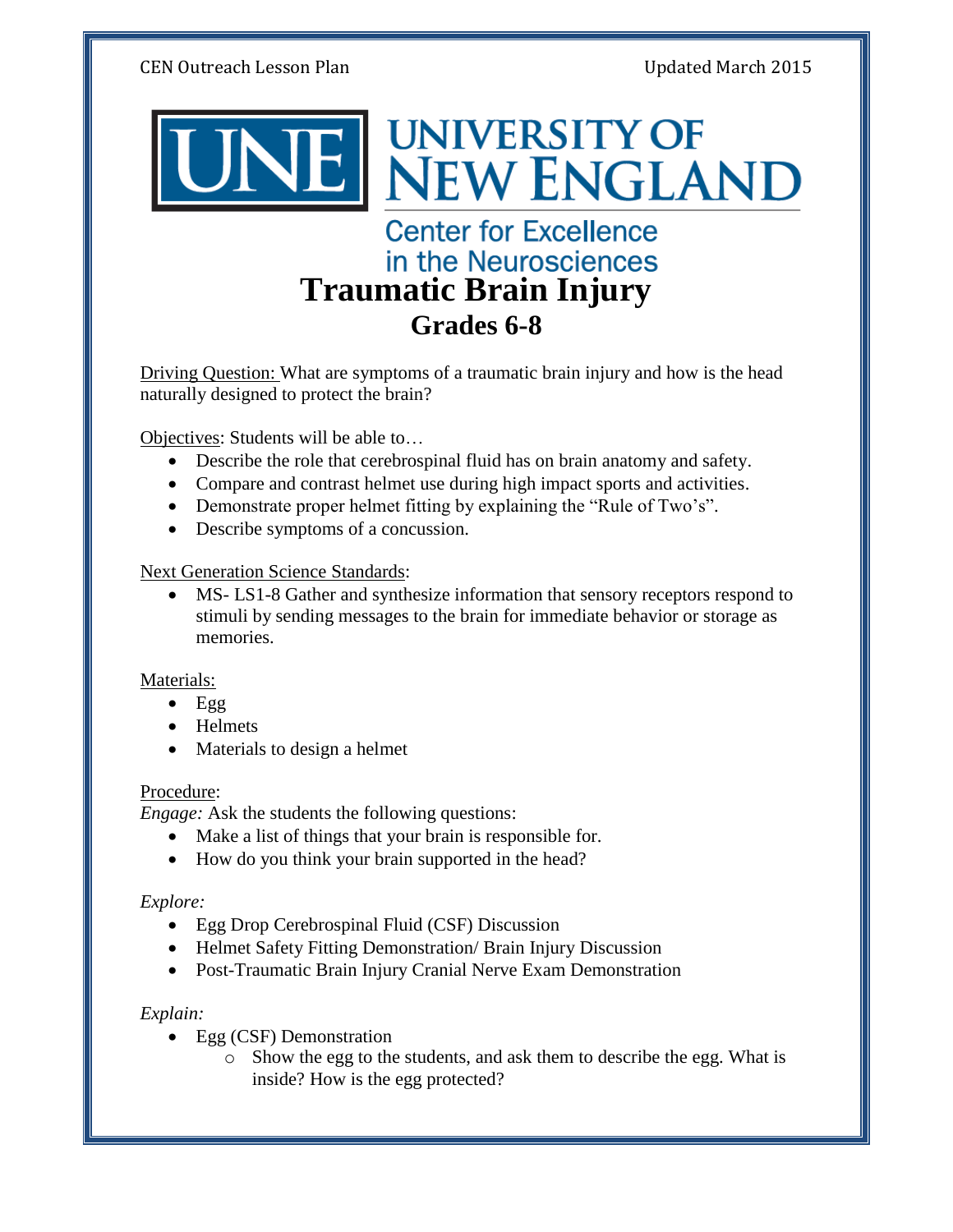# CEN Outreach Lesson Plan Updated March 2015

- o Think of CSF like an egg: the yolk represents the brain, the egg white is the CSF and the shell is the skull. The CSF allows the yolk to move around but keeps it protected within the skull.
- o The shell of the egg is similar to your head in that it provides protection for the yolk (brain) but still needs to be protected.
- o What is an easy way to protect our brain? (Wear a helmet!)
- o Place the egg in the plastic box with the styrofoam. Tape the egg in securely and ask for a student volunteer to drop the egg wearing the "helmet".
	- The egg was saved because it was wearing a helmet! If the egg breaks or falls out, explain that helmets aren't 100% guaranteed to prevent injury, but they help make the injury much less than it would be without it.
- o Repeat, but place the egg in a plastic bag so it is not "wearing a helmet" and ask a student volunteer to drop the egg.
- Helmet Safety
	- o Helmets are specially designed for head protection. A helmet that has been in an accident should not be used again.
	- o Describe activities in which we wear helmets. Are all helmets alike? How are they different?
	- o If you had to redesign a helmet, how would you design it so that it is even better at protecting the brain?
	- o Explain the "Rule of Two's"
- Traumatic Brain Injury
	- o Brain injury is more common than you think. Name a very common brain injury (concussion). What does the word *traumatic mean?* How do you know when someone has had a concussion? What are the symptoms?
	- o Symptoms include:
		- **Dizziness**
		- Nausea
		- **Fatigue**
		- Confusion
		- Stumbling/ loss of balance
		- Pupil dilation changes
		- Changes in hearing
		- Changes in smell
		- Changes in tactile (touching) sensation

## *Elaborate:*

- Egg (CSF) Demonstration
	- o The *choroid plexus* in your brain creates cerebrospinal fluid. It supports, nourishes, and takes care of waste.
	- o Cerebrospinal fluid surrounds the brain so that it can "float" and have shock absorption.
- Helmet Safety